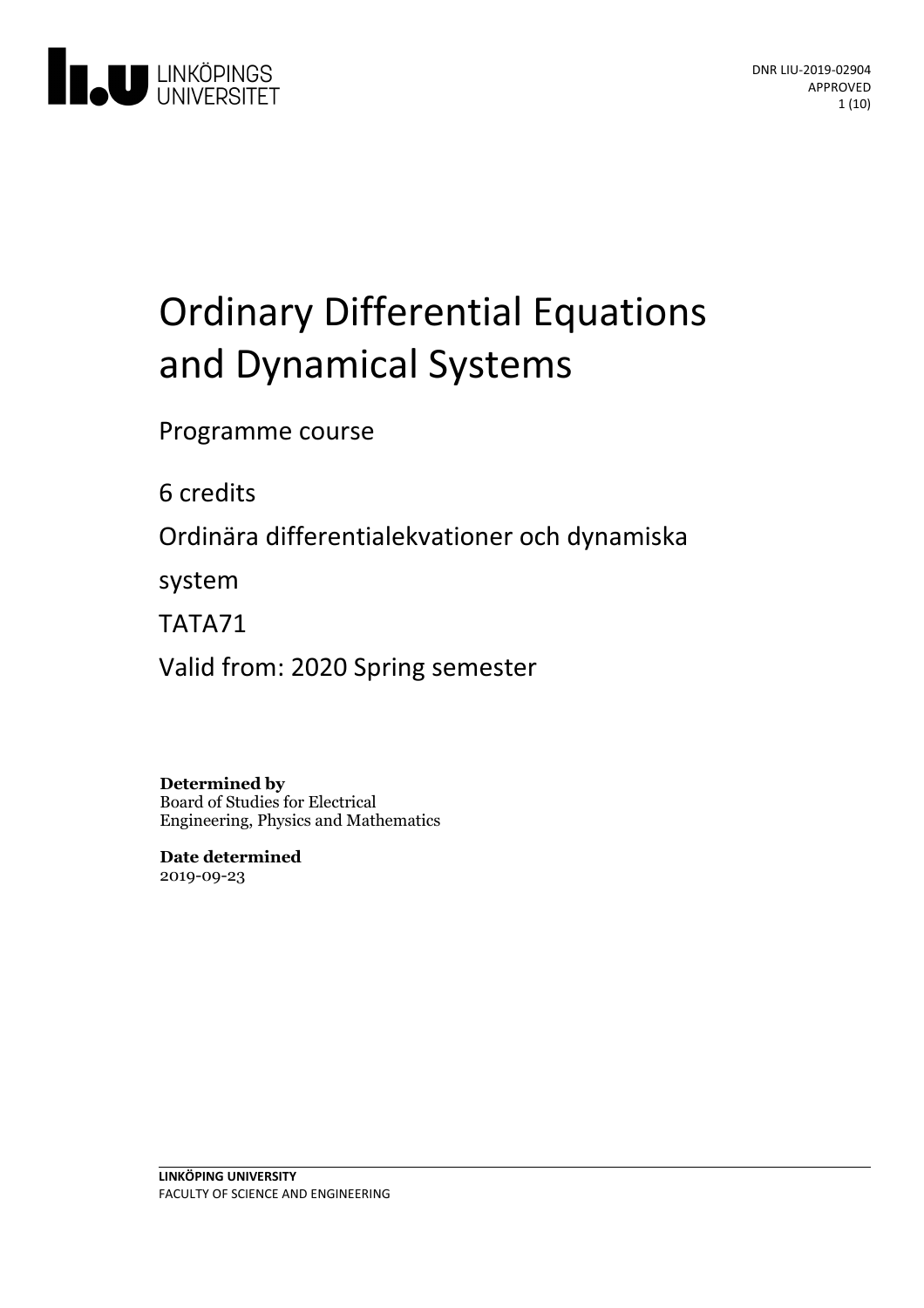# Main field of study

Mathematics, Applied Mathematics

Course level

First cycle

### Advancement level

 $G<sub>2</sub>X$ 

# Course offered for

- Bachelor's Programme in Mathematics
- Energy Environment Management, M Sc in Engineering
- Mechanical Engineering, M Sc in Engineering
- Applied Physics and Electrical Engineering International, M Sc in Engineering
- Applied Physics and Electrical Engineering, M Sc in Engineering

# Entry requirements

Note: Admission requirements for non-programme students usually also include admission requirements for the programme and threshold requirements for progression within the programme, or corresponding.

# Prerequisites

Linear Algebra, Calculus one variable, Calculus several variables (or their equivalent).

# Intended learning outcomes

To give deeper knowledge and improved skills in the subjects of ordinary differential equations (ODEs) and continuous-time dynamical systems. After completing the course, the student should be able to:

- 
- Use some classical methods of finding exact solutions of ODEs. Qualitatively investigate dynamical systems (mainly in two dimensions):
- phase portrait, stability of equilibria.<br>• Formulate and analyze ODEs using simple models from physics, chemistry and biology.

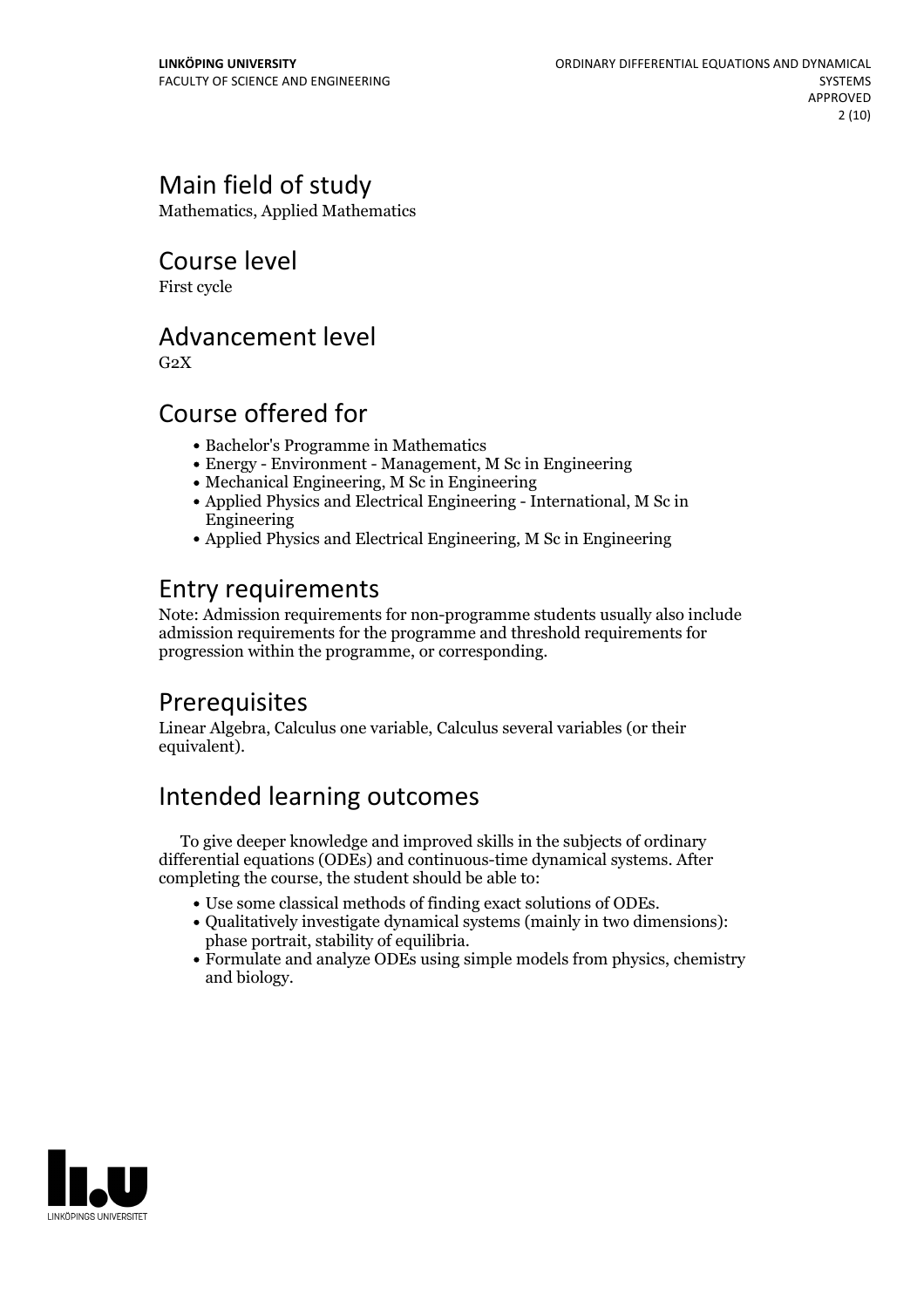### Course content

- 
- 
- 
- 
- <ul>\n<li> Some exact methods of solution for certain types of ODEs.</li>\n<li> Existence and uniqueness theorems.</li>\n<li> The fundamental matrix of a linear system of ODEs.</li>\n<li> The matrix exponential function.</li>\n<li> Continuous-time dynamical systems (systems of autonomous first-order</li>\n</ul>
- 
- ODEs).<br>
 Linear dynamical systems: exact solution, phase portrait, classification.<br>
 Nonlinear dynamical systems: phase portrait, linearization at equilibria,<br>
stability, limit cycles, bifurcations.<br>
 Various examples o
- 
- 
- computer.<br>• Introduction to Poincaré maps, discrete-time dynamical systems and chaos theory.

# Teaching and working methods

Lectures, problem classes and computer exercises.

### Examination

| UPG <sub>1</sub> | Assignments         | 2 credits | U.G        |
|------------------|---------------------|-----------|------------|
| TEN <sub>1</sub> | Written examination | 4 credits | U, 3, 4, 5 |

### Grades

Four-grade scale, LiU, U, 3, 4, 5

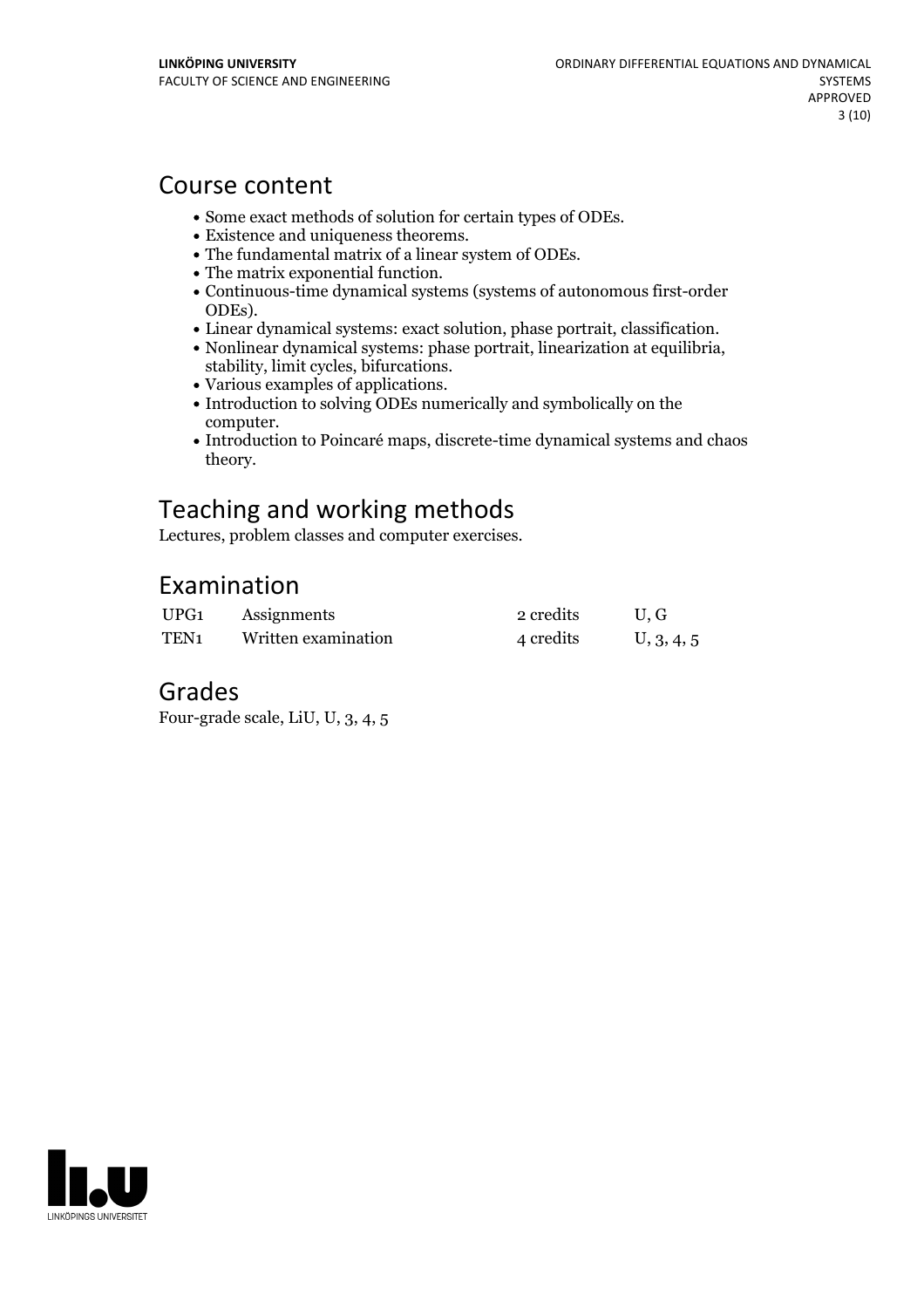# Other information

#### **About teaching and examination language**

The teaching language is presented in the Overview tab for each course. The examination language relates to the teaching language as follows:

- If teaching language is Swedish, the course as a whole or in large parts, is taught in Swedish. Please note that although teaching language is Swedish, parts of the course could be given in English. Examination language is
- Swedish.<br>• If teaching language is Swedish/English, the course as a whole will be taught in English if students without prior knowledge of the Swedish language participate. Examination language is Swedish or English
- (depending on teaching language).<br>
 If teaching language is English, the course as a whole is taught in English.<br>
Examination language is English.

#### **Other**

The course is conducted in a manner where both men's and women's

experience and knowledge are made visible and developed. The planning and implementation of <sup>a</sup> course should correspond to the course syllabus. The course evaluation should therefore be conducted with the course syllabus as a starting point.

### Department

Matematiska institutionen

### Director of Studies or equivalent

Jesper Thorén

### Examiner

Hans Lundmark

### Course website and other links

<http://courses.mai.liu.se/Lists/html/index-amne-tm.html>

### Education components

Preliminary scheduled hours: 44 h Recommended self-study hours: 116 h

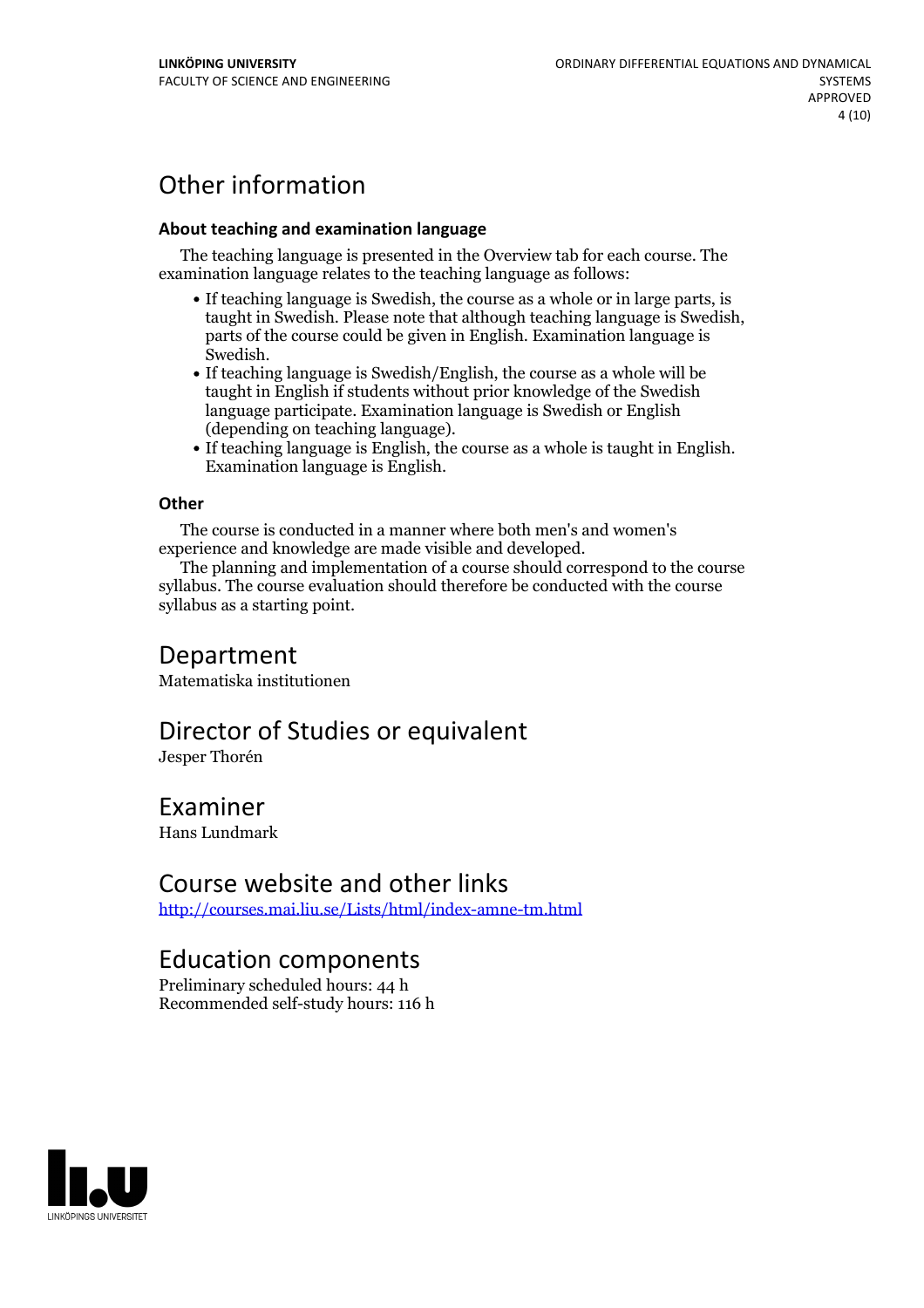# Course literature

#### **Books**

D. K. Arrowsmith & C. M. Place, (1992) *Dynamical Systems: Dif erential Equations, Maps and Chaotic Behaviour* Chapman & Hall/CRC

#### **Other**

*Kurt Hansson, Föreläsningar om ordinära dif erentialekvationer (pdf- dokument)*

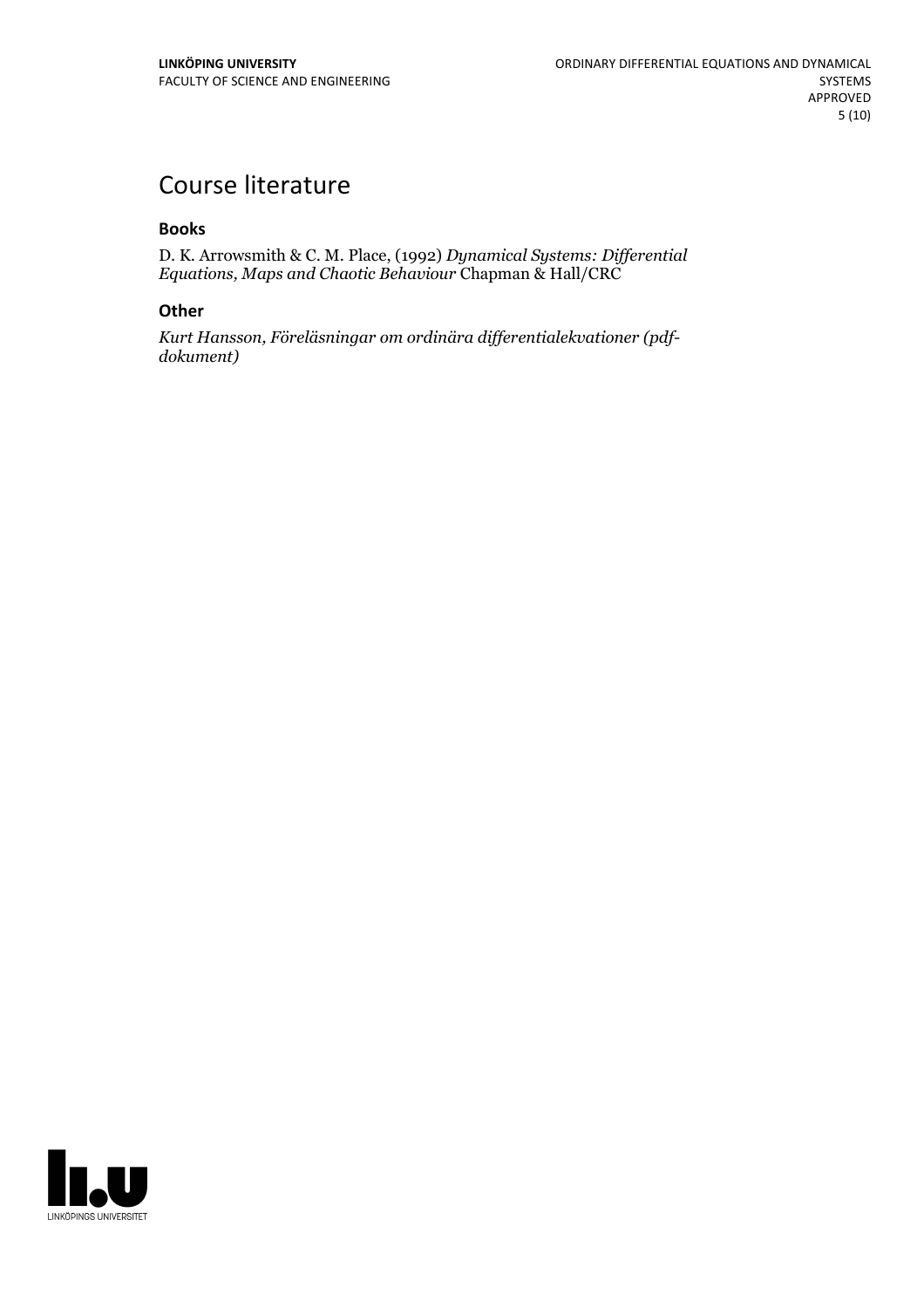# **Common rules**

### **Course syllabus**

A syllabus must be established for each course. The syllabus specifies the aim and contents of the course, and the prior knowledge that a student must have in order to be able to benefit from the course.

### **Timetabling**

Courses are timetabled after a decision has been made for this course concerning its assignment to a timetable module.

### **Interrupting a course**

The vice-chancellor's decision concerning regulations for registration, deregistration and reporting results (Dnr LiU-2015-01241) states that interruptions in study are to be recorded in Ladok. Thus, all students who do not participate in a course for which they have registered must record the interruption, such that the registration on the course can be removed. Deregistration from <sup>a</sup> course is carried outusing <sup>a</sup> web-based form: https://www.lith.liu.se/for-studenter/kurskomplettering?l=en.

### **Cancelled courses**

Courses with few participants (fewer than 10) may be cancelled or organised in a manner that differs from that stated in the course syllabus. The Dean is to deliberate and decide whether a course is to be cancelled or changed from the course syllabus.

### **Guidelines relatingto examinations and examiners**

For details, see Guidelines for education and examination for first-cycle and second-cycle education at Linköping University, http://styrdokument.liu.se/Regelsamling/VisaBeslut/917592.

An examiner must be employed as a teacher at LiU according to the LiU Regulations for Appointments

(https://styrdokument.liu.se/Regelsamling/VisaBeslut/622784). For courses in second-cycle, the following teachers can be appointed as examiner: Professor (including Adjunct and Visiting Professor), Associate Professor (including Adjunct), Senior Lecturer (including Adjunct and Visiting Senior Lecturer), Research Fellow, or Postdoc. For courses in first-cycle, Assistant Lecturer (including Adjunct and Visiting Assistant Lecturer) can also be appointed as examiner in addition to those listed for second-cycle courses. In exceptional cases, a Part-time Lecturer can also be appointed as an examiner at both first- and second cycle, see Delegation of authority for the Board of Faculty of Science and Engineering.

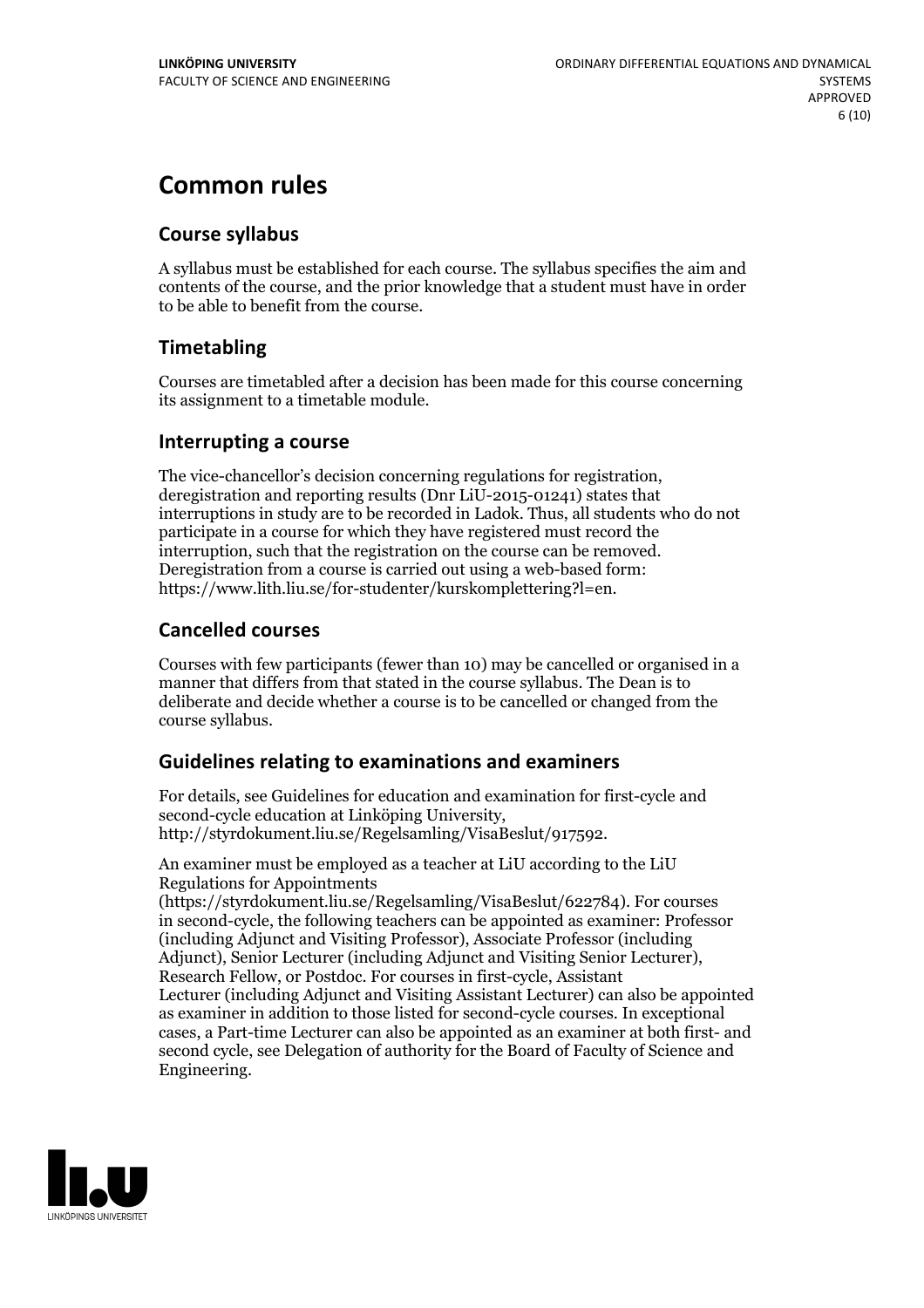### **Forms of examination**

#### **Examination**

Written and oral examinations are held at least three times a year: once immediately after the end of the course, once in August, and once (usually) in one of the re-examination periods. Examinations held at other times are to follow a decision of the board of studies.

Principles for examination scheduling for courses that follow the study periods:

- courses given in VT1 are examined for the first time in March, with re-examination in June and August
- courses given in VT2 are examined for the first time in May, with re-examination in August and October
- courses given in HT1 are examined for the first time in October, with re-examination in January and August
- courses given in HT2 are examined for the first time in January, with re-examination in March and in August.

The examination schedule is based on the structure of timetable modules, but there may be deviations from this, mainly in the case of courses that are studied and examined for several programmes and in lower grades (i.e. 1 and 2).

Examinations for courses that the board of studies has decided are to be held in alternate years are held three times during the school year in which the course is given according to the principles stated above.

Examinations for courses that are cancelled orrescheduled such that they are not given in one or several years are held three times during the year that immediately follows the course, with examination scheduling that corresponds to the scheduling that was in force before the course was cancelled or rescheduled.

When a course is given for the last time, the regular examination and two re-<br>examinations will be offered. Thereafter, examinations are phased out by offering three examinations during the following academic year at the same times as the examinations in any substitute course. If there is no substitute course, three examinations will be offered during re-examination periods during the following academic year. Other examination times are decided by the board of studies. In all cases above, the examination is also offered one more time during the academic year after the following, unless the board of studies decides otherwise.

If a course is given during several periods of the year (for programmes, or on different occasions for different programmes) the board or boards of studies determine together the scheduling and frequency of re-examination occasions.

#### **Registration for examination**

In order to take an examination, a student must register in advance at the Student Portal during the registration period, which opens 30 days before the date of the examination and closes 10 days before it. Candidates are informed of the location of the examination by email, four days in advance. Students who have not

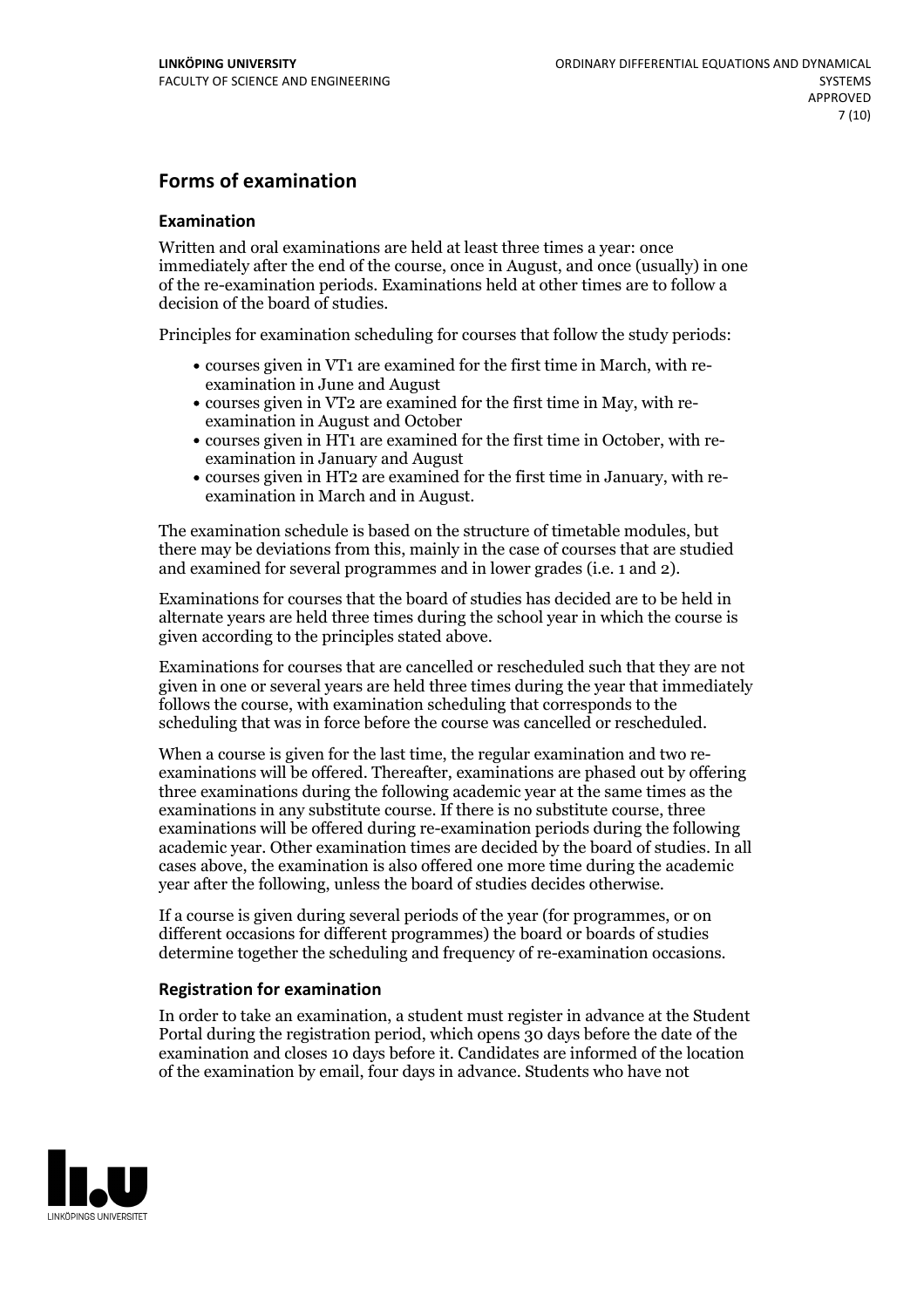registered for an examination run the risk of being refused admittance to the examination, if space is not available.

Symbols used in the examination registration system:

\*\* denotes that the examination is being given for the penultimate time.

\* denotes that the examination is being given for the last time.

#### **Code of conduct for students during examinations**

Details are given in a decision in the university's rule book: http://styrdokument.liu.se/Regelsamling/VisaBeslut/622682.

#### **Retakes for higher grade**

Students at the Institute of Technology at LiU have the right to retake written examinations and computer-based examinations in an attempt to achieve a higher grade. This is valid for all examination components with code "TEN" and "DAT". The same right may not be exercised for other examination components, unless otherwise specified in the course syllabus.

A retake is not possible on courses that are included in an issued degree diploma.

#### **Retakes of other forms of examination**

Regulations concerning retakes of other forms of examination than written examinations and computer-based examinations are given in the LiU guidelines

http://styrdokument.liu.se/Regelsamling/VisaBeslut/917592.

#### **Plagiarism**

For examinations that involve the writing of reports, in cases in which it can be assumed that the student has had access to other sources (such as during project work, writing essays, etc.), the material submitted must be prepared in accordance with principles for acceptable practice when referring to sources (references or quotations for which the source is specified) when the text, images, ideas, data, etc. of other people are used. It is also to be made clear whether the author has reused his or her own text, images, ideas, data, etc. from previous examinations, such as degree projects, project reports, etc. (this is sometimes known as "self- plagiarism").

A failure to specify such sources may be regarded as attempted deception during examination.

#### **Attempts to cheat**

In the event of <sup>a</sup> suspected attempt by <sup>a</sup> student to cheat during an examination, or when study performance is to be assessed as specified in Chapter <sup>10</sup> of the Higher Education Ordinance, the examiner is to report this to the disciplinary board of the university. Possible consequences for the student are suspension from study and a formal warning. More information is available at https://www.student.liu.se/studenttjanster/lagar-regler-rattigheter?l=en.

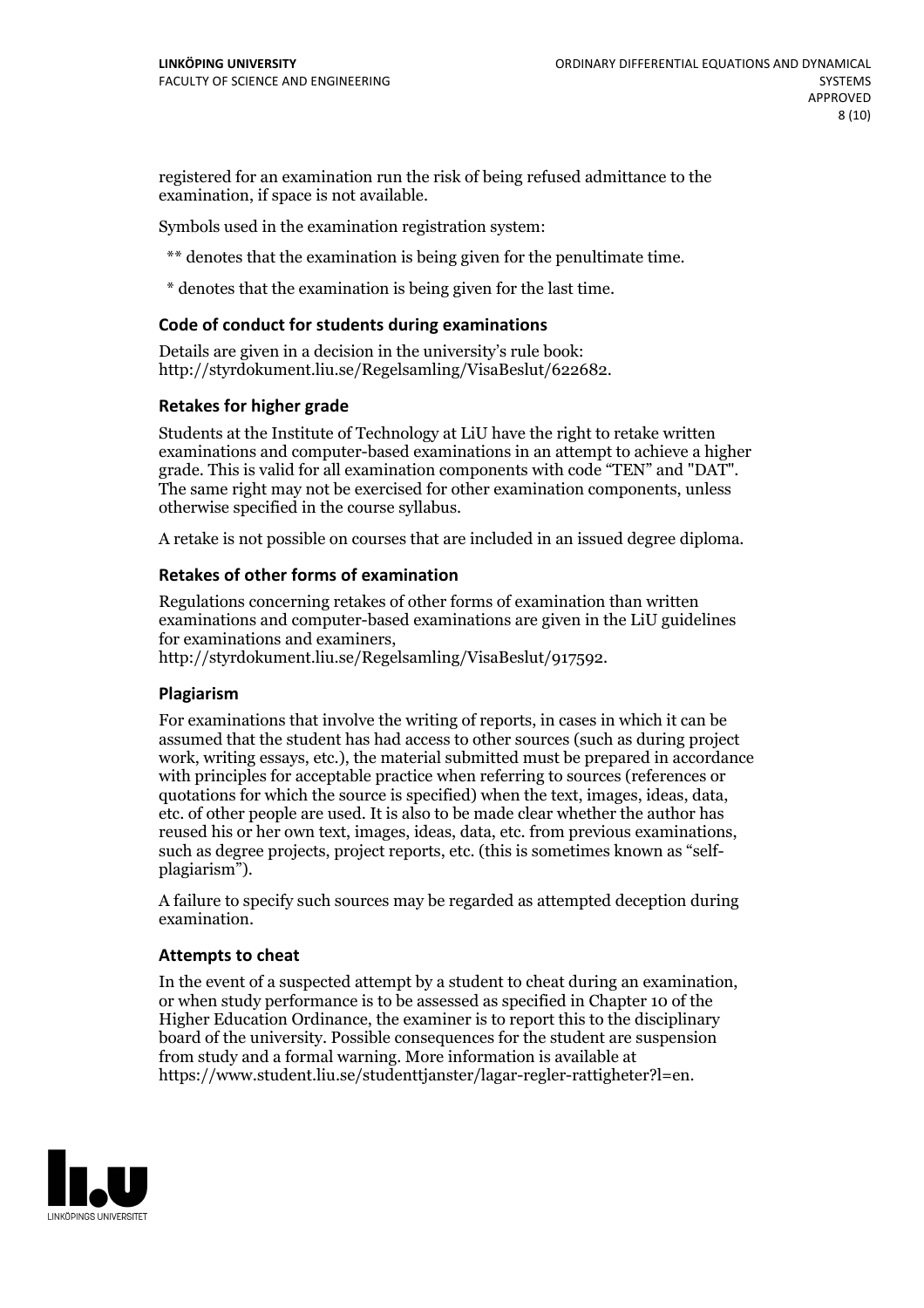#### **Grades**

The grades that are preferably to be used are Fail (U), Pass (3), Pass not without distinction  $(4)$  and Pass with distinction  $(5)$ .

- 1. Grades U, 3, 4, 5 are to be awarded for courses that have written
- examinations. 2. Grades Fail (U) and Pass (G) may be awarded for courses with <sup>a</sup> large degree of practical components such as laboratory work, project work and group work. 3. Grades Fail (U) and Pass (G) are to be used for degree projects and other
- independent work.

#### **Examination components**

- 
- 1. Grades U, 3, 4, <sup>5</sup> are to be awarded for written examinations (TEN). 2. Examination components for which the grades Fail (U) and Pass (G) may be awarded are laboratory work (LAB), project work (PRA), preparatory written examination (KTR), oral examination (MUN), computer-based
- examination (DAT), home assignment (HEM), and assignment (UPG). 3. Students receive grades either Fail (U) or Pass (G) for other examination components in which the examination criteria are satisfied principally through active attendance such as other examination (ANN), tutorial group
- (BAS) or examination item (MOM). 4. Grades Fail (U) and Pass (G) are to be used for the examination components Opposition (OPPO) and Attendance at thesis presentation (AUSK) (i.e. part of the degree project).

For mandatory components, the following applies: If special circumstances prevail, and if it is possible with consideration of the nature ofthe compulsory component, the examiner may decide to replace the compulsory component with another equivalent component. (In accordance with the LiU Guidelines for education and examination for first-cycle and second-cycle education at Linköping University, http://styrdokument.liu.se/Regelsamling/VisaBeslut/917592).

For written examinations, the following applies: If the LiU coordinator for students with disabilities has granted a student the right to an adapted examination for a written examination in an examination hall, the student has the right to it. If the coordinator has instead recommended for the student an adapted examination or alternative form of examination, the examiner may grant this if the examiner assesses that it is possible, based on consideration of the course objectives. (In accordance with the LiU Guidelines for education and examination for first-cycle and second-cycle education at Linköping University, http://styrdokument.liu.se/Regelsamling/VisaBeslut/917592).

The examination results for a student are reported at the relevant department.

### **Regulations (applyto LiU in its entirety)**

The university is a government agency whose operations are regulated by